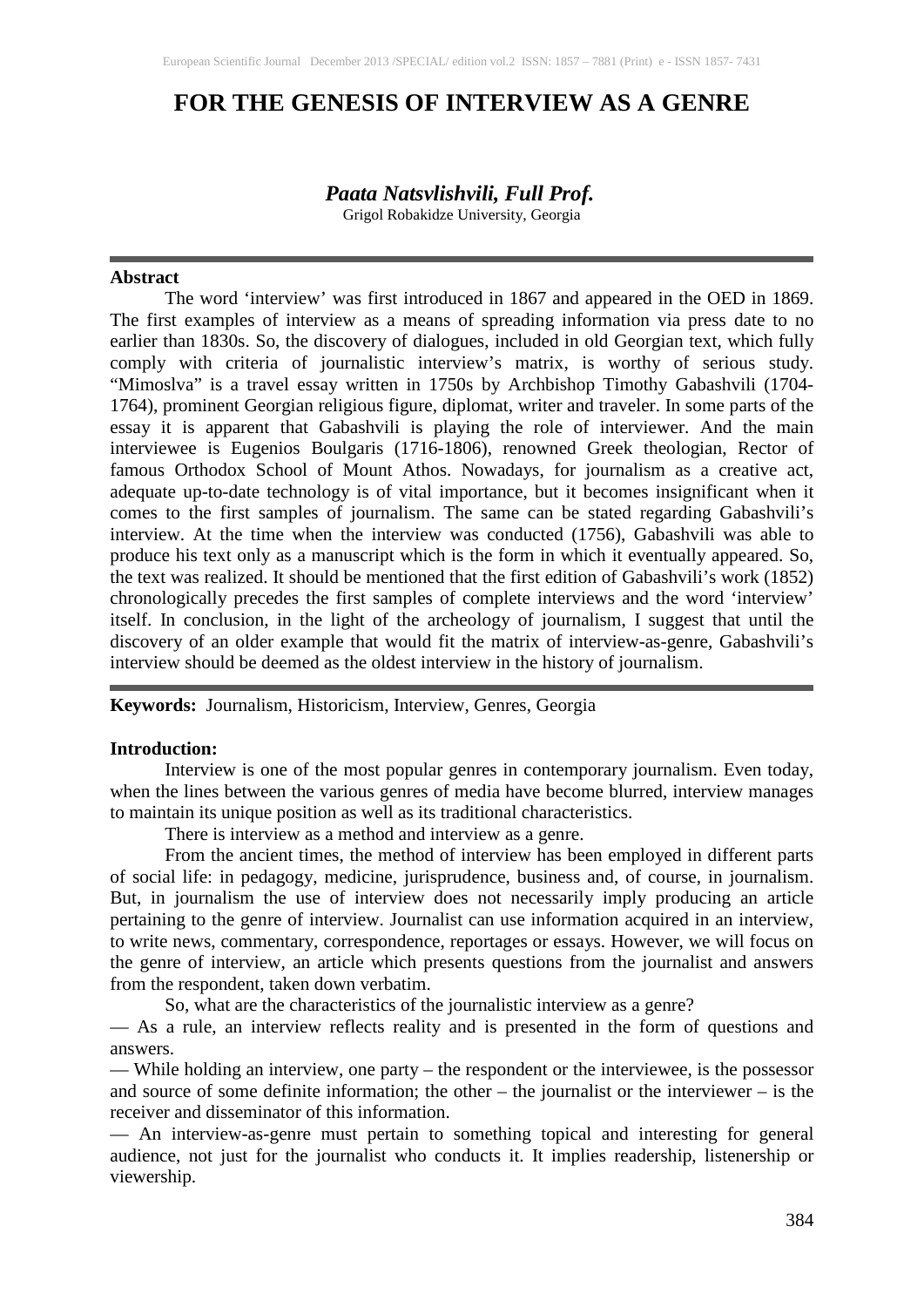— An interview, unlike all other journalistic genres, serves to show the opinion of the respondents but not of the journalists themselves.

— An interview excludes discussion.

The time interval between the interview taking place and being published or broadcast should be as short as possible.

This is a kind of matrix for journalistic interviews, criteria for deciding whether a Q and A text can be discussed as interview-as-method or interview-as-genre.

There is a no agreement when it comes to the origin of the Q and A style interview as a journalistic genre, though it is widely believed to be originated in the United States during the nineteenth century. Some consider the interviews conducted by Joseph Burbridge McCullagh (1842–1896), the first reporter of the White House, to be the first examples of the genre. Other candidates include the interrogation of the participants of the Raid on Harpers Ferry, conducted by the reporter of the "New-York Herald"; the questions and answers exchanged between Horace Greeley (1811-1872), the editor of the "New-York Tribune" and the Head of the Mormon Church Brigham Young (1801-1877); and the testimony of brothel-owner Rosina Townsend concerning the murder of the 22 year-old prostitute Helen Jewett, also published in the "New-York Herald".

Accordingly, some researchers consider that the first examples of interview-as-genre appeared in the press in the second half of the 1860s, others name 1859, and some point to examples from as early as 1835.

Swedish born scientist Nils Gunnar Nilsson, Professor at Minnesota University, has argues that the interview emerged as a subgenre of crime reporting and was used to expose the so-called "human stories" in the American press of the nineteenth century.

However, many of the examples considered today as the first journalistic interviews are more akin to interview-as-method rather than interview-as-genre. Indeed, it has been argued that the interview-as-genre only truly emerged alongside the spread of radio and television in the twentieth century. As for the word "interview" itself, was first introduced by Joseph Burbridge McCullagh in 1867; and first appeared in the OED in 1869.

Nevertheless, in the study of journalism around the world, the first examples of the interview as a means of delivering and spreading information via the press date to no earlier than the 1830s.

Bearing this in mind, the discovery of dialogues included in old Georgian text, which fully comply with the criteria of the journalistic interview, is worthy of serious study.

The text *"*Mimoslva" is a long travel essay written in the 1750s by Timothy Gabashvili (1704-1764), a prominent Georgian religious figure, first the Archbishop of Kutaisi and later the Archbishop of Kartli, a diplomat, a writer and a traveler.

In a number of parts of the essay it is readily apparent that Timothy Gabashvili is playing the role of the interviewer employing the term as used today.

The main interviewee is Eugenios Boulgaris (1716-1806), renowned Greek Orthodox educator, theologian, and Rector of the famous Orthodox School of Mount Athos, a person, with an extremely impressive biography, and dubbed by Gabashvili as "the new Plato".

In 1956, Professor Helen Metreveli (1917-2003) published the text of "Mimoslva" with the scientific apparatus. Despite a thorough and painstaking study of the text, further analysis at the inter-disciplinary level has revealed some passages which are of great significance for the archaeology of Georgian, and indeed global, journalism and to which no attention was paid before.

The "Archeology of Journalism" is a term composed and introduced in my studies as an analogue to *"*An Archaeology of Human Sciences" by Michel Foucault (1966).

According to my definition, the Archeology of Journalism studies pre-press journalism, i.e., the elements of journalistic comprehension of reality, journalistic thinking,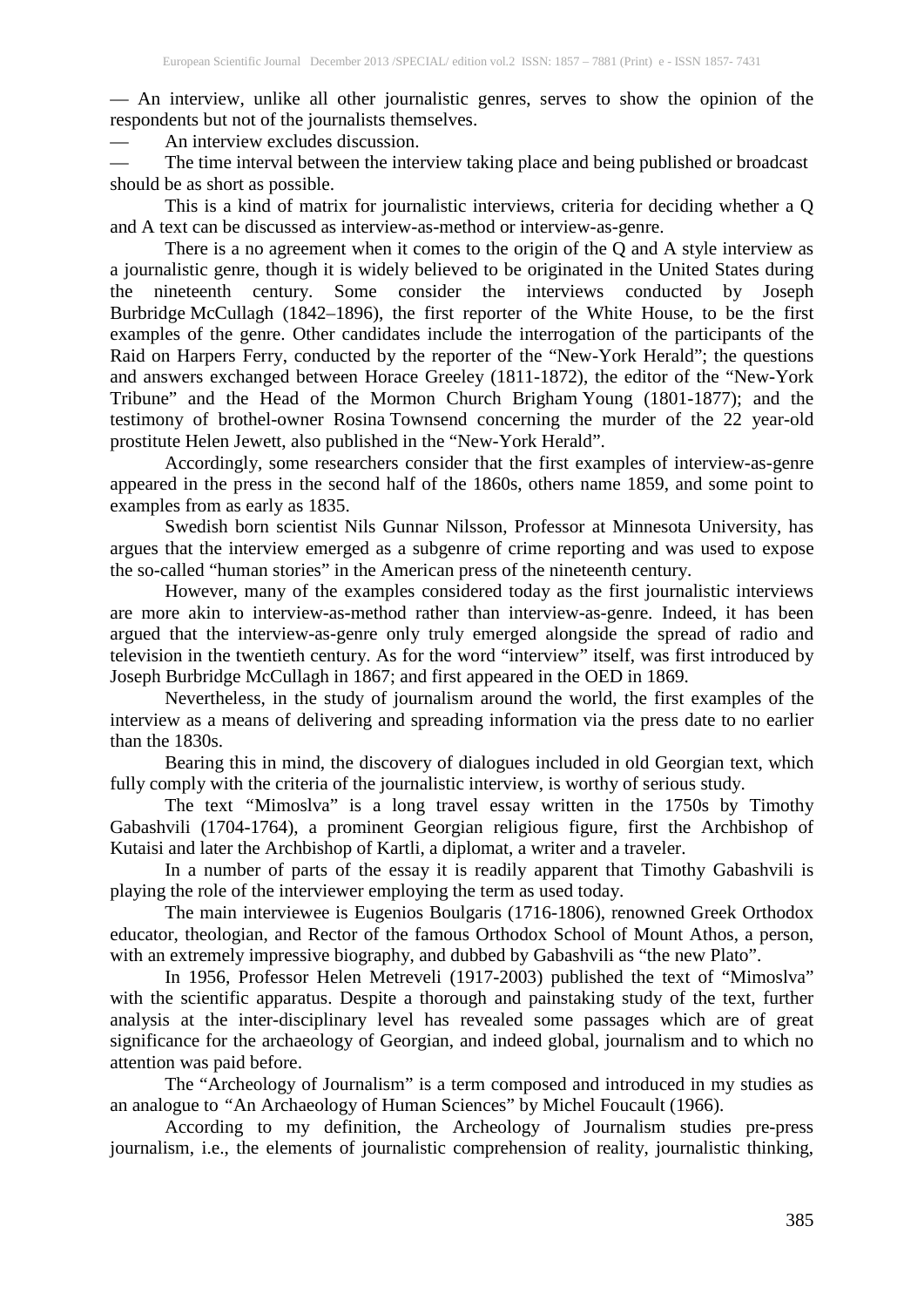journalistic styles and journalistic form that can be found within texts that appeared before the emergence of mass market newspapers.

There is no necessity in this thesis to present a full analysis of Timothy Gabashvili's theological and historical-philological questions and Eugenios Boulgaris's answers. However, in spite of the fact that the questions and answers exchanged between Timothy Gabashvili and Eugenios Boulgaris show traces of periphrasis and have neither been printed in the press, nor recorded by a journalist, according to today's understanding of a journalistic interview, the text is in fact more of an interview than the various American texts, which are considered to be the first examples of interview and are related to the genesis of interview as a journalistic genre.

What is journalism in general? When, in what manner and where did it derive from? This matter is meticulously discussed in our survey "For the Genesis of Georgian Journalism" (2008); so, we will not go further in this and only give our definition of journalism:

Journalism is a unity of the technological and creative forms of obtaining, recording, accumulating, processing and spreading information of high public interest or concern.

In the historical discourse, in its essence, journalism consists of two branches:

From the point of view of technology, being related to the means of dissemination of the information, journalism completely depends on scientific and technological progress and develops in parallel with it. However, from the point of view of creativity, journalism is a form of attitude towards reality, as well as the form of depicting it.

In spite of the fact that technology substantially determines the characteristics of this or that form of journalism, as well as of its development, it still plays a lesser role because of the fact that journalism, as something pertaining to creativity, can exist without it. The print media is naturally a journalistic technology, but everything printed in newspapers and magazines is not necessarily an example of journalistic work. On the other hand, a text which is not disseminated to the public via journalistic technology, in its essence, can easily be linked to journalism.

In the modern world, for journalism as a creative act, adequate and up-to-date technology is of vital importance, but it becomes insignificant when it comes to the first samples of journalism and its genesis.

Journalism, as a creative process and journalism as a technological environment were born and developed independently and in some cases they did not overlap for long periods of time.

The same can be stated regarding Timothy Gabashvili's interview. At the time when the interview was conducted, it was simply impossible for its author to disseminate it widely to the public via an appropriate technological means, as at that time such technology was simply not available for Gabashvili specifically, and for the Georgian language in general.

Timothy Gabashvili was able to produce his text only as a manuscript which is the form in which it eventually appeared. So, the text was realized. But even if this interview appeared in book form rather than via the press, radio, television or the Internet, the book is nevertheless an appropriate medium for the dissemination of the interview. In any case, before printing the first newspaper, the book was the most convenient means used to disseminate information to the general public. Before the first newspaper saw the light of day, Pietro Aretino's (1492-1556) letters, often considered to be the first journalist in world history, were published in books; and, researchers consider, this laid the foundation of modern journalism. Also, it should be mentioned that the first edition of Timothy Gabashvili's work (published by Platon Ioseliani in 1852) chronologically precedes the first samples of complete interviews and the word "interview" itself.

In addition to the extracts discussed above, Timothy Gabashvili's book abounds with passages marking the beginning of the journalistic interview. In these passages Gabashvili refers to the form of interview, as it was later termed, in order to learn the names of the